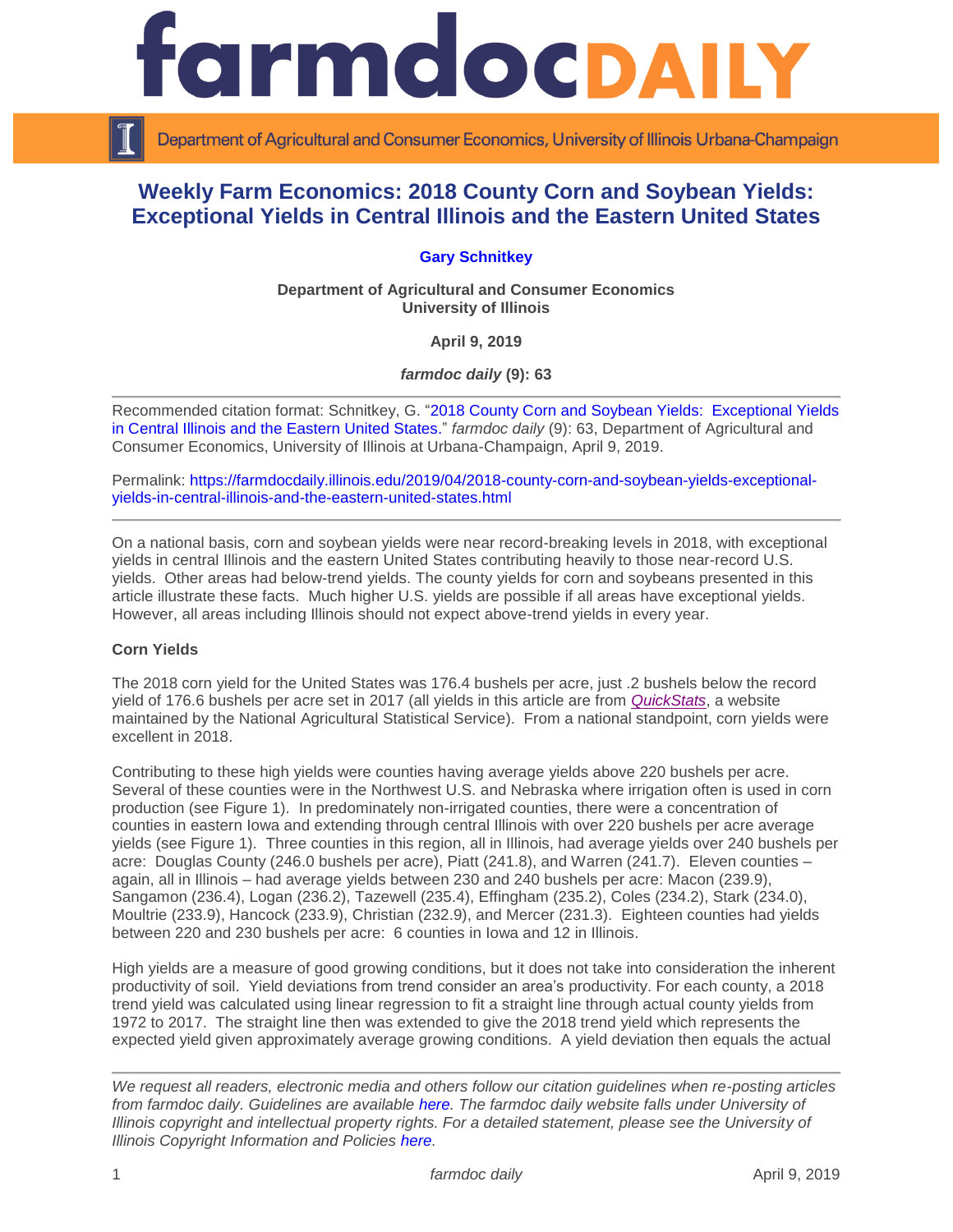yield minus the trend yield. A yield deviation of 20 bushels per acre means the actual 2018 yield is 20 bushels higher than the trend yield, an indicator of a very good yield. Conversely, a -20 yield deviation indicates that the county yield is 20 bushels below the trend yield, an indicator of poor growing conditions.



As would be expected, eastern Iowa and central Illinois had yields with positive yield deviations, with many counties having yield trends above 30 bushels per acre (see Figure 2). Note that yield deviations paint a broader area of excellent yields. That area includes southern Illinois, central and southern Indiana, western Ohio, western Kentucky, and parts of central Tennessee.

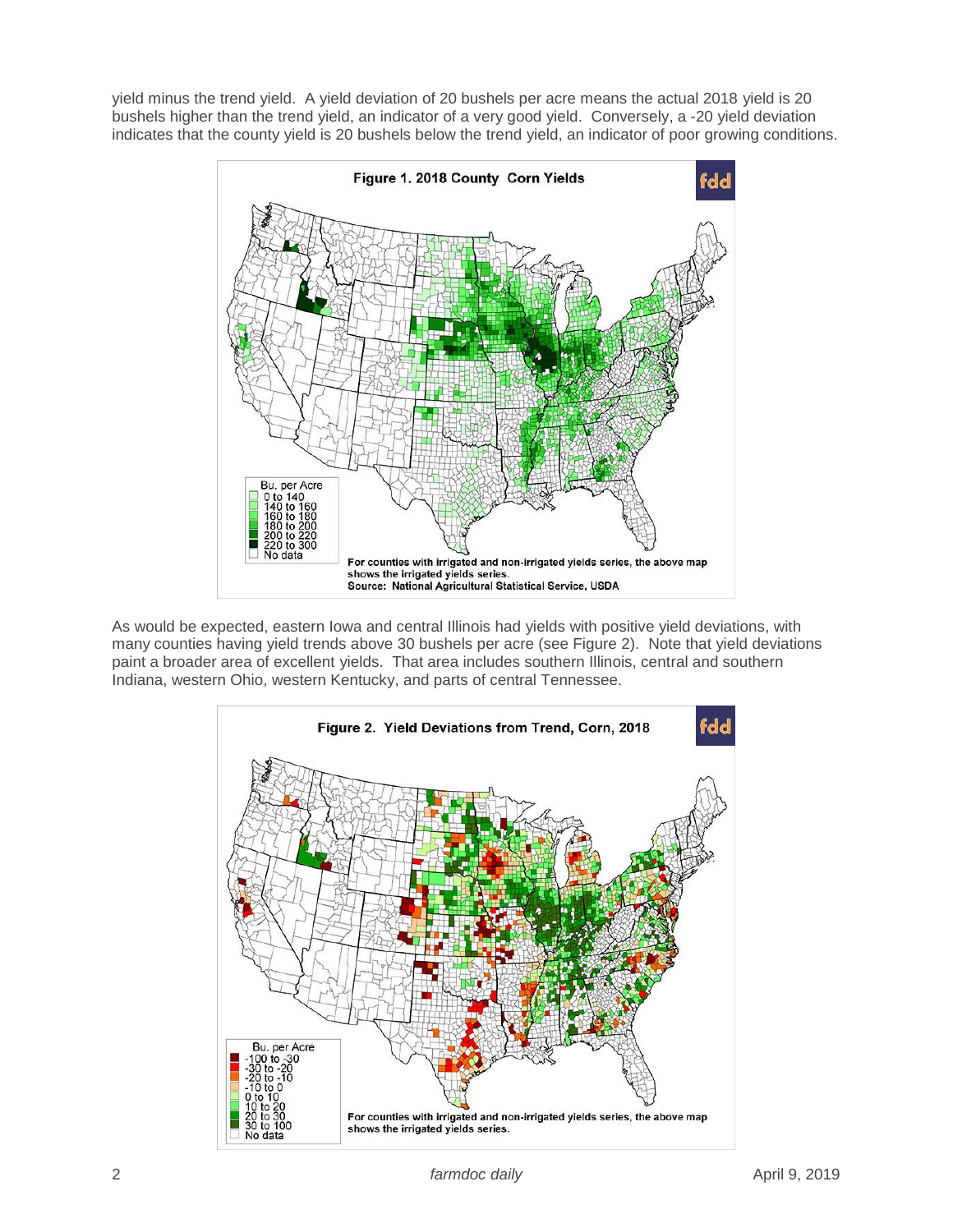Other areas did not fare as well. Counties along the Iowa-Minnesota border had below-trend yields (see Figure 2). Other regions of poor yields in include Colorado, eastern Kansas and western Missouri, Texas, Arkansas and Louisiana, North Carolina, and New York.

### **Soybeans Yields**

Similar to corn, soybeans almost had a record-breaking yield. The average U.S. soybean yield for 2018 was 51.6 bushels per acre, .3 bushels below the record yield set in 2016 of 51.9 bushels per acre.

There were many areas of exceptional soybean yields (see Figure 3). Twenty-nine counties had average county yields over 70 bushels per acre. Three of these counties were in Nebraska: Gosper (75.2 bushels per acre), Dawson (73.2), and Buffalo (70.6). The remaining 26 counties were in Illinois. Three Illinois counties had average county yields over 80 bushels per acre: Sangamon County (82.3 bushels per acre), Morgan (81.6), and Douglas (80).



Yield deviations suggest that central and southern Illinois had exceptional growing conditions in 2018 (see Figure 4). Excellent growing conditions continued into Indiana, Ohio, Kentucky, and Tennessee. Other areas did not have as productive of a year. Yields were below trend along the Iowa-Minnesota board, North and South Dakota, Nebraska, Wisconsin, Michigan, Pennsylvania, and in North and South Dakota.